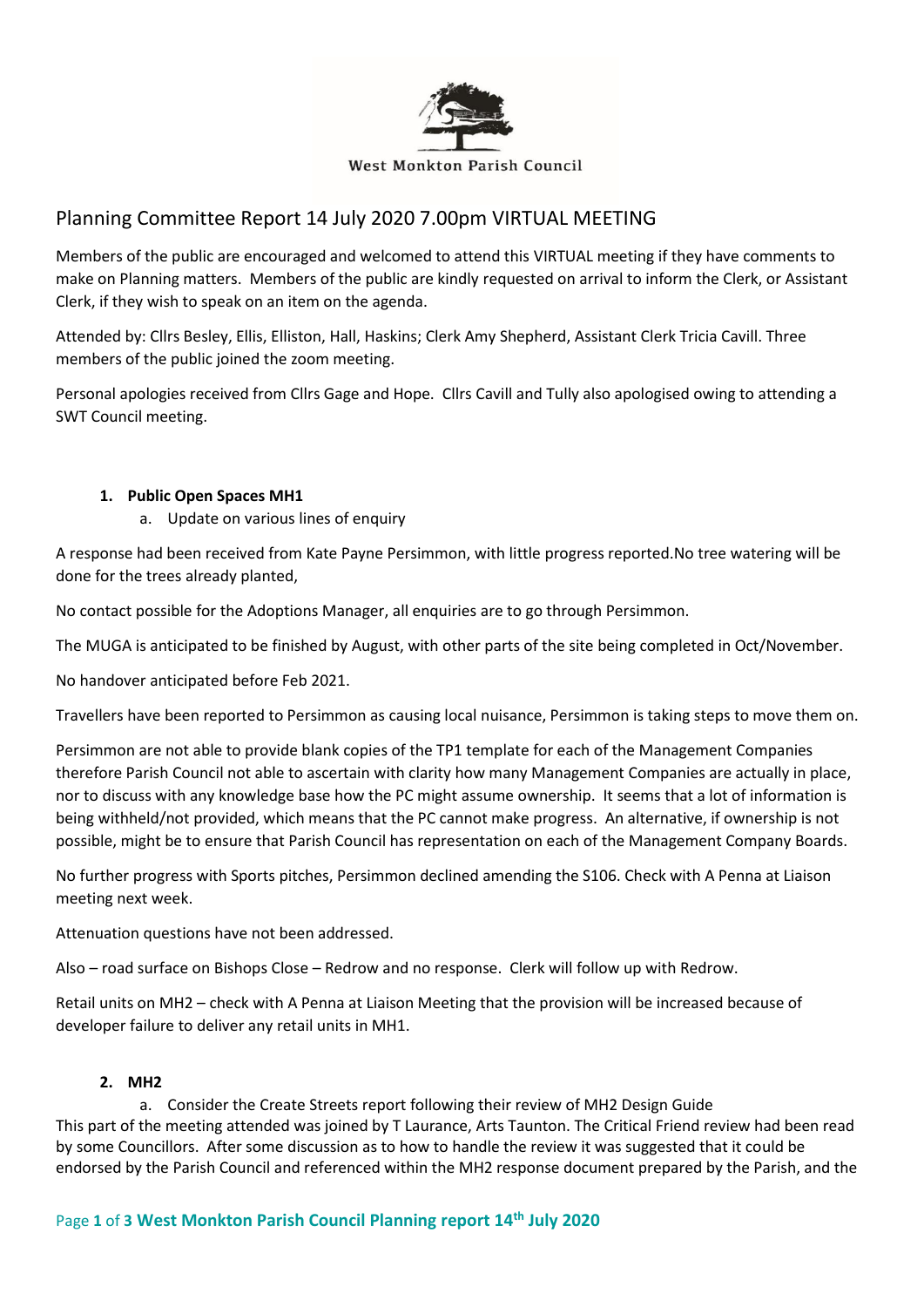review should be submitted to A Penna separately, in its entirety. Cllr Besley offered to send the Clerk his comments for onward distribution and consideration by Cllrs. The closing date for the consultation is Friday.

b. Review and agree Parish Council response to MH2 SWT Consultation (Close date  $10^{th}$  July 2020). See part a) - Cllr Bsley's comments will be considered by email and the outcome included by the Clerk in the document submitted from the Parish Council to SWT Council on Friday.

It was noted that Persimmon are building one other garden town development in Suffolk – Cllr Elliston provided a link

<https://ukpropertyforums.com/persimmon-homes-to-build-garden-town-in-suffolk>

Agreed to amend wording of the temporary bus gate proposal to '…at a location to be agreed'. The additional bullet points on the MH2 response document will be highlighted in red, if Councillors wish them to be removed they should inform the Clerk.

# **3. Planning applications**

Any applications registered on SWT website up to and including 7/7/2020

- a. 48/20/0025 application for variation of conditions on 48/19/0072 at Springfield Greenway. Copied to Councillors 15/6/2020. An increase in the number of outside metal steps to reach the upstairs of each garage, plus slight relocation and reorientation of Plot 1 garage away from the boundary fence. Parish Council supports the application for variation of conditions on 48/19/0072.
- b. 48/20/0028 application for two storey extension at Woodballs, West Monkton. Copied to Councillors 25 June 2020. Parish Council supports this application.
- c. 48/20/0031 Demolition of bungalow and outbuildings with the erection of 4 No. dwellings with associated works at The Orchard, Blundells Lane, West Monkton. Cllr Besley declared a personal interest as he is a neighbour of the application site. Parish Council supports the application but notes the Planning Statement appears to have omitted consideration of the West Monkton and Cheddon Fitzpaine Neighbourhood Plan, in particular with reference to R1 Dark Skies Policy, lighting scheme, and R3 Flood attenuation policy, no water butts.
- d. 48/20/0027 Variation of Condition No. 01 (approved plans) of application 48/18/0036 for the addition of 1 No. parking space for Plot 91 on land at Hartnells Farm, Monkton Heathfield Parish Council has no comment to make.

Planning Enforcement notifications:

- a. 48/19/0059 Appeal: letter copied to Councillors on 9/6/2020 Application for the construction of one dwelling in the grounds of 'Nigella' West Monkton. Noted. No further comments to send to the Building Inspectorate.
- b. To note: registration of enforcement E/0100/48/20 Erection of a shed at Tresco, Church Hill, West Monkton. Copied to Councillors 16/6/2020. Shed is very high and unsightly. Work appears to have stopped. Await outcome of Enforcement investigation.
- c. E/0098/48/20: Alleged unauthorised advertisement at Bridgwater Road, Monkton Heathfield, Taunton, TA2 8BF (Persimmon Marketing Signs) Letter dated 19th June – Enforcement Officer has requested the developer removes all four illegal advertisements and supporting structures within the next 7 days (dated 19<sup>th</sup> June). To date, signs have not yet been removed, reported back to Enforcement Officer.

# **4. Consultations**

Any consultations received up to and including 7/7/2020

a. NP Illustrated map project – Mark Marlborough

Project described but no drawing received to be able to demonstrate, agreed to bring to Parish Council meeting next week for approval.

> b. NALC consultation on the new model member code of conduct, closing 17 August. (https://www.local.gov.uk/sites/default/files/documents/11.197 Model Member Code of Conduct\_05.pdf)